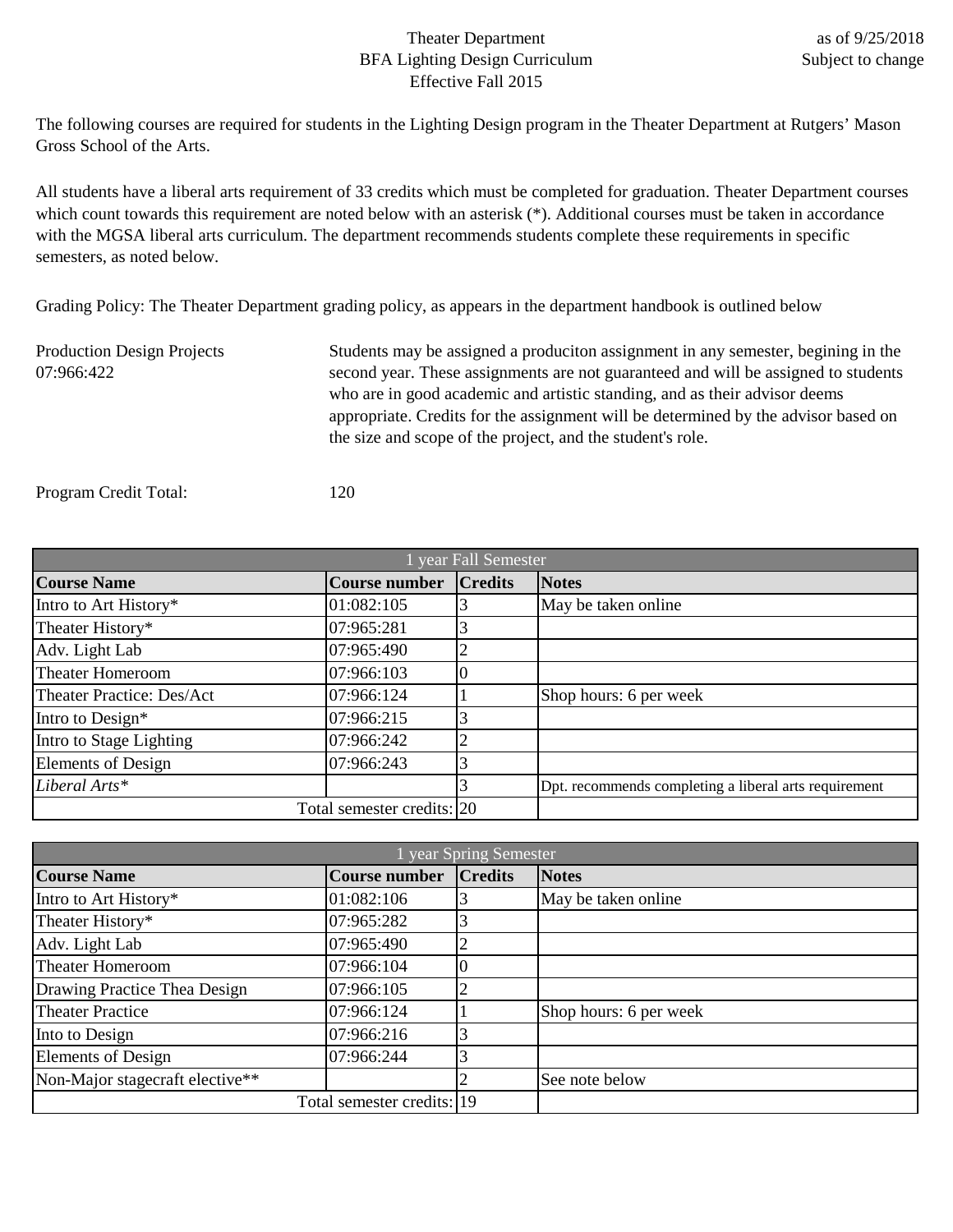## Theater Department BFA Lighting Design Curriculum Effective Fall 2015

| 2 year Fall Semester                   |                            |                |                                                          |
|----------------------------------------|----------------------------|----------------|----------------------------------------------------------|
| <b>Course Name</b>                     | <b>Course number</b>       | <b>Credits</b> | <b>Notes</b>                                             |
| Global Theater I*                      | 07:965:370                 |                |                                                          |
| Adv. Light Lab                         | 07:965:490                 |                |                                                          |
| <b>Theater Homeroom</b>                | 07:966:103                 |                |                                                          |
| History of Costume & Décor I           | 07:966:232                 |                |                                                          |
| <b>Fundamentals of Drafting</b>        | 07:966:251                 |                |                                                          |
| <b>Theater Practice</b>                | 07:966:323                 |                | Shop hours: 10 per week. Credits by arrangement. Enter 2 |
| <b>Fundamentals of Lighting Design</b> | 07:966:343                 |                |                                                          |
| Liberal Arts*                          |                            |                | Dpt. recommends completing a liberal arts requirement    |
|                                        | Total semester credits: 19 |                |                                                          |

| 2 year Spring Semester                 |                           |                |                                                          |
|----------------------------------------|---------------------------|----------------|----------------------------------------------------------|
| <b>Course Name</b>                     | Course number             | <b>Credits</b> | <b>Notes</b>                                             |
| Global Theater II                      | 07:965:371                |                |                                                          |
| Adv. Light Lab                         | 07:965:490                | ∠              |                                                          |
| <b>Theater Homeroom</b>                | 07:966:104                |                |                                                          |
| History of Costume & Décor II          | 07:966:233                |                |                                                          |
| <b>Theater Practice</b>                | 07:966:323                |                | Shop hours: 10 per week. Credits by arrangement. Enter 2 |
| <b>Fundamentals of Lighting Design</b> | 07:966:344                |                |                                                          |
| Computer Drafting I                    | 07:966:468                |                | <b>Vectorworks</b>                                       |
|                                        | Total Theater Credits: 15 |                |                                                          |

| 3 year Fall Semester    |                            |                |              |
|-------------------------|----------------------------|----------------|--------------|
| <b>Course Name</b>      | Course number              | <b>Credits</b> | <b>Notes</b> |
| British Arts & Culture* | 07:966:417                 |                |              |
| Shakespeare's Plays*    | 07:966:427                 |                |              |
| Thr Design in London    | 07:966:492                 |                |              |
|                         | Total semester credits: 18 |                |              |

| 3 year Spring Semester                              |                            |                |                                                       |
|-----------------------------------------------------|----------------------------|----------------|-------------------------------------------------------|
| <b>Course Name</b>                                  | <b>Course number</b>       | <b>Credits</b> | <b>Notes</b>                                          |
| Adv. Light Lab                                      | 07:965:490                 | ∠              |                                                       |
| Sem Topics Theater: Projection Design I             | 07:965:496                 |                | Credits by arrangement. Enter 3.                      |
| <b>Theater Homeroom</b>                             | 07:966:104                 |                |                                                       |
| Directed Study: Assistant Lighting Design07:966:360 |                            |                | Credits by arrangement. Enter 2.                      |
| ProductionTechniques                                | 07:966:411                 |                | Shop hours: 12 per week                               |
| <b>Lighting Design I</b>                            | 07:966:464                 |                |                                                       |
| <b>Computer Illustration I</b>                      | 07:966:470                 |                |                                                       |
| Liberal Arts*                                       |                            |                | Dpt. recommends completing a liberal arts requirement |
|                                                     | Total semester credits: 16 |                |                                                       |